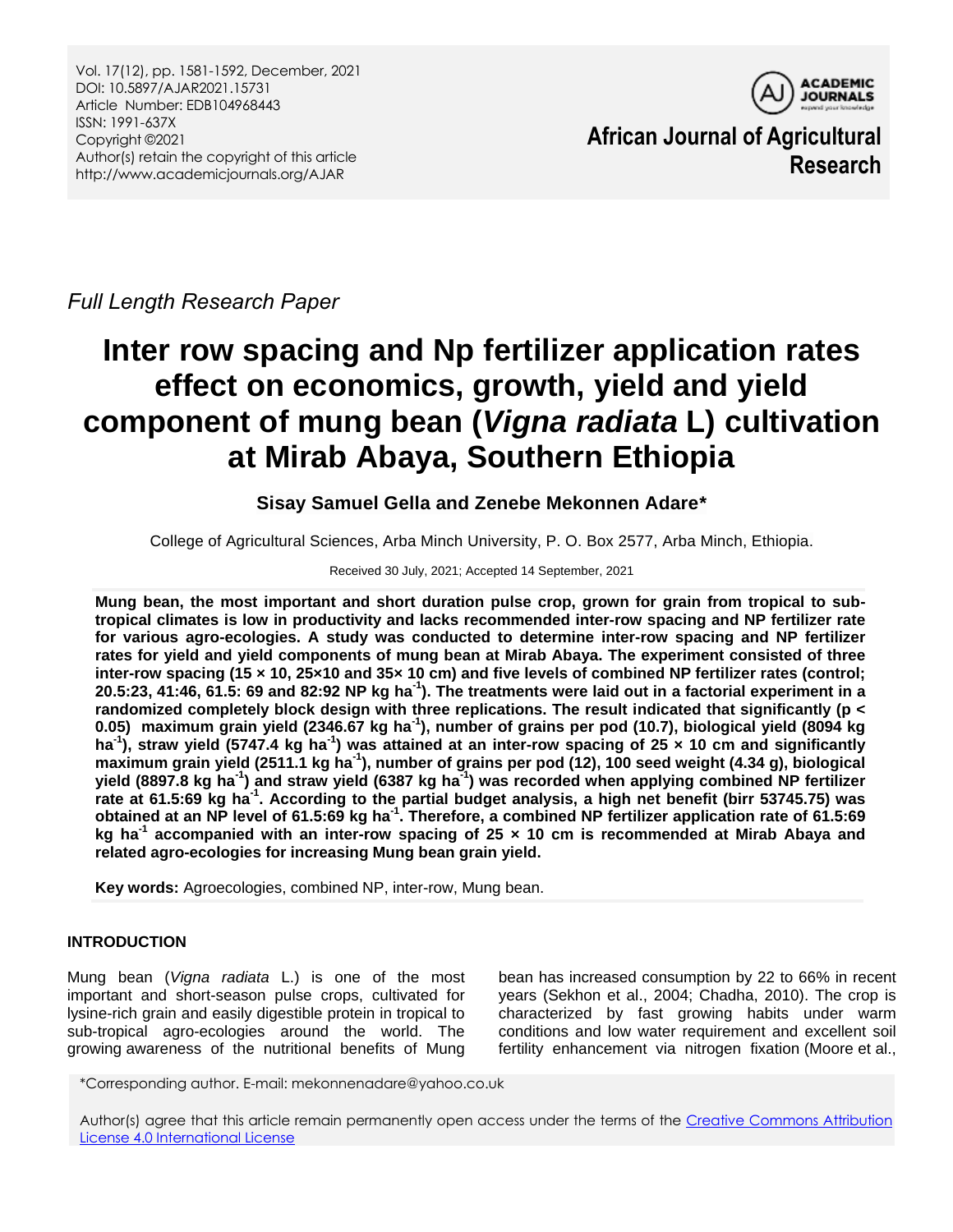## 2014).

Agriculture is a major source of income generation around Mirab Abaya. Though irrigation facility is not sufficient, farmers were still engaged in rearing livestock and producing annual cereals crops (maize, teff and sorghum), pulses (common bean and Mung bean), vegetables (tomato, pepper and cabbage) and fruit crops (banana and papaya) by using irrigation water from Lake Abaya with simple water pumping generator.

Annual world production and area of Mung bean is estimated as 2.4 million metric tons harvested from about 6 million hectares of land (Chauhan and Williams, 2018). The crop, although not indigenous, had been cultivated in different parts of the Ethiopian region like Shewa, Hararge, Ilubabor, Tigray, Gondar and Gamo Gofa (Degefa, 2016). It accounts for a total cultivated land of around 28,993 ha and production of 20,002 tons, with an average grain yield of 689.9 kg per ha (Mohammed et al., 2017). Mung bean production is also accustomed in moisture stress pocket areas of Gamo and Gofa, Southern Ethiopia (Daramalo, Mirab Abaya, Bonke, Boroda, etc.).

However, the existing productivity of Mung bean (689.9 kg ha<sup>-1</sup>) is far below from estimated potential yield of 3,120 kg per ha achieved from field trials (Dainavizadeh and Mehranzadeh, 2013). Cultivation of mung bean in marginal lands without fertilizer application, methods of cultivation, poor crop stand, imbalanced nutrition or fertilizer application, poor plant protection measures, and lack of high yielding varieties were found to be the main reasons for low productivity.Nutrient management affects crop growth, development and the final product (Achakzai et al., 2012). Like other legumes, mung bean also require nitrogen, phosphorus, potassium and sulfur for growth and development (Moore et al., 2014). Kumar et al. (2012) reported that application of nitrogen and phosphorus along with other micronutrients increased biological activity which improved plant height, number of nodules per plant, number of pods per plant and enhanced straw quality. Sadeghipour et al. (2010) also stated enhanced plant growth, increased plant protein, make plants green and play a major role in boosting crop yield through the application of combined NP fertilizer. Besides nutrition, growing season, cropping system, the vigour of a genotype, soil type and environmental condition determines inter-row spacing (seeding rate) to increase mung bean productivity (Chadha, 2010). An optimum plant stand was established at about 30 plants per meter square to obtain high yields in mung bean (Chauhan and Williams, 2018). Dainavizadeh and Mehranzadeh (2013) documented significant differences in yield and yield components due to various seed rates. Taufiq and Kristion (2016) also exhibited increasing plant population beyond optimum caused plants to grow taller, decreased chlorophyll content, number of trifoliate leaf per plant, leaf area per plant, total dry matter per plant, number of pods per plant, seed weight and ultimately

final yield due to increased competition among individual plants. Besides, expansion of mung bean production to other potential areas where moisture stress was a challenge for producing long maturing crops may supplement protein needs and food security (Degefa, 2016). Thus, the present study was initiated to determine inter-row spacing and combined NP fertilizer application effect on growth, yield and yield components of mung bean and economics of mung bean cultivation with special reference to climatic conditions of Mirab Abaya, Southern Ethiopia.

#### **MATERIALS AND METHODS**

#### **Description of study area**

The study was conducted at Mirab Abaya woreda, Southern Ethiopia, geographically located in between 6°11′0′′ - 6°13′0′′ N and 37°37′0′′ - 37°45′0′′ E latitude and longitude, respectively and an altitude of 1193 m.a.s.l during 2017/2018 cropping season (Belg). The area is characterized with a mean monthly rainfall of 3.9 mm and an average minimum and maximum air temperature of 20.84 and 29.8°C, respectively. Physical and chemical properties of experimental soil were analyzed to a depth of 30 cm before planting and attributed as sandy loam in texture, slightly alkaline pH (8), medium in the organic carbon content of (1.5 %), total nitrogen (0.13%), and available phosphorus (11.18 mg per kg soil), very high in CEC (56 meq per 100 g soil) and electrical conductivity (0.7  $\mu$ S).

#### **Treatments and design of experiment**

The field experiment consisted of five combined rates of nitrogen and phosphorus fertilizer rates (0N:0P kg ha<sup>-1</sup>, 20.5N: 23P kg ha<sup>-1</sup>, 41N: 46 P kg ha<sup>-1</sup>, 61.5N: 69 P kg ha<sup>-1</sup> and 82N:92 P kg ha<sup>-1</sup>) and three inter-row spacing (35  $\times$  10 cm, 25  $\times$  10 cm, 15  $\times$  10 cm). The treatments were laid out in  $5 \times 3$  factorial arrangements in RCBD design and replicated three times. Each treatment was randomly assigned in each block by using random numbers procedure to minimize experimental error. The seeds of mung bean sowed on thoroughly ploughed and well prepared experimental plots sized for  $4 \text{ m}^2$  and made to contain 5 rows, 8 rows and 13 rows for inter intra row spacing of  $35 \times 10$  cm,  $25 \times 10$  cm and  $15 \times 10$  cm, respectively, to attain a population of 285,000, 400,000 and 666,667 for respective inter-row spacing where the middle rows were used for data collection. Each experimental plot within a block and between blocks were spaced at 0.5 and 1 m, respectively for a gross area of 12 $*$ 20 m<sup>2</sup>.

Urea for N and DAP for P were used as a fertilizer source. The full dose of DAP of the respective treatments was basally applied once during sowing for phosphorus whereas the remaining amount of N after DAP application of the respective treatments was applied in UREA form at 30 DAS along the planting row and covered with soil after application. The crop was harvest manually at 76 days after sowing when the leaf color had turned yellow at senescence.

#### **Data collection**

Data on plant height, number of branches per plant, number of flowers per plant, number of root nodules per plant, number of pods per plant, average pod length, number of grain per pod were collected from 10 randomly selected plants from each plot. Days to maturity (days), biological yield (kg ha $^{-1}$ ), straw yield (kg ha $^{-1}$ ), grain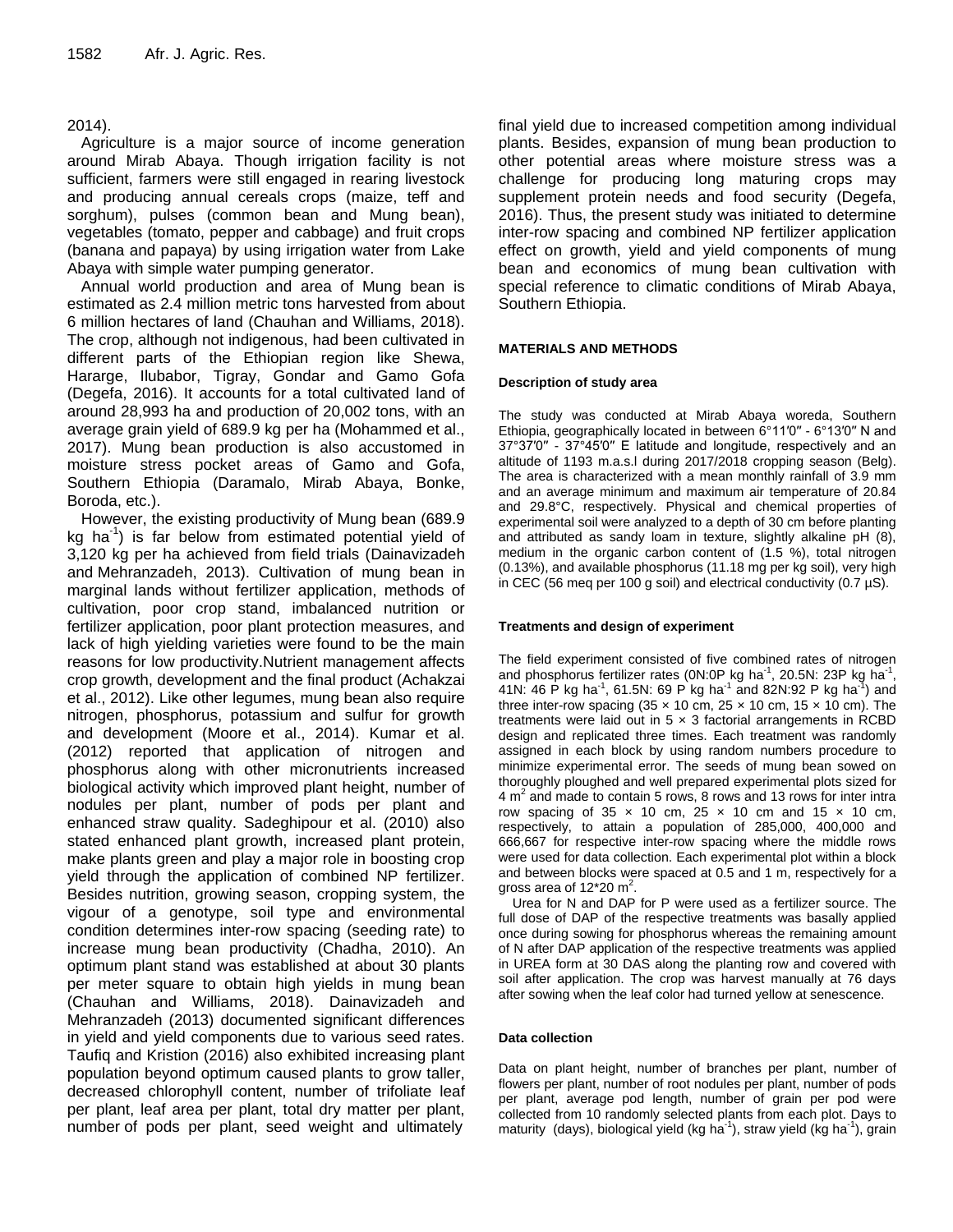| <b>Treatment</b>            | <b>Plant height</b> | <b>Number of Branches</b> |  |  |  |
|-----------------------------|---------------------|---------------------------|--|--|--|
| Row spacing (cm)            | (cm)                | per plant                 |  |  |  |
| $35 \times 10$              | $66.7^{\circ}$      | $6.7^a$                   |  |  |  |
| $25 \times 10$              | 70.3 <sup>b</sup>   | 6.7 <sup>a</sup>          |  |  |  |
| $15 \times 10$              | 73.2 <sup>a</sup>   | 5.8 <sup>b</sup>          |  |  |  |
| LSD $(5\%)$                 | 1.38                | 0.48                      |  |  |  |
| SEM <sub>+</sub>            | 0.48                | 0.16                      |  |  |  |
| Fertilizer rate (kg per ha) |                     |                           |  |  |  |
| $0:0$ NP                    | 61.3 <sup>d</sup>   | $5.7^\circ$               |  |  |  |
| 20.5:23 NP                  | $68.6^{\circ}$      | 6.0 <sup>cb</sup>         |  |  |  |
| 41:46 NP                    | $71.4^{b}$          | 6.4 <sup>b</sup>          |  |  |  |
| 61.5:69 NP                  | 73.9 <sup>a</sup>   | 6.6 <sup>b</sup>          |  |  |  |
| 82:92 NP                    | 75.1 <sup>a</sup>   | $7.5^a$                   |  |  |  |
| LSD $(5\%)$                 | 1.78                | 0.61                      |  |  |  |
| $SEM \pm$                   | 0.62                | 0.21                      |  |  |  |
| $CV_{(%)}$                  | 2.7                 | 9.9                       |  |  |  |
| Grand mean                  | 70.1                | 6.4                       |  |  |  |
| $FR^*SR_{(P \ge 5\%)}$      | <b>NS</b>           | <b>NS</b>                 |  |  |  |

**Table 1.** Plant height and the number of branches per plant as affected by inter-row spacing and NP fertilizer application at Mirab Abaya during the 2017/2018 cropping season.

yield (kg ha<sup>-1</sup>), 100 seed weight (g) and harvest index were obtained from the net harvestable area of a one-meter square.

#### **Data analysis**

Analysis of variance of the field experimental data of various parameters was carried out using SAS version 9.2. Treatments means were separated using the Least Significant Difference (LSD) test at p< 0.05. Pearson's correlation coefficient was used to display the magnitude and relationship among parameters. The Economics of mung bean cultivation was computed with a partial budget as suggested by CIMMYT (1988).

#### **RESULTS AND DISCUSSION**

#### **Growth analysis**

## *Plant height (cm)*

Plant height was significantly ( $p < 0.05$ ) affected by row spacing and combined NP fertilizer rates (Table 1). The interaction of row spacing and NP rates was not significant for plant height. Mean plant height ranged from 66.7 to 73.2 cm due to inter-row spacing, where the maximum attained on the inter-row spacing of  $15 \times 10$  cm and the minimum recorded from the inter-row spacing of  $35 \times 10$  cm (Table 1). The result indicated an increasing trend with decreasing row spacing suggesting competition for light due to differences in inter-row spacing. Zirak et al. (2015) reported increased plant height with decreasing inter-row spacing. Similarly, Mondal et al. (2012) reported increasing plant height from high seed rate and minimum plant height from low seeding rates suggesting an effect of competition for light and nutrients.

Mean plant height ranged from 61.3 to 75.1 cm due to combined NP fertilizer application rates where the maximum was recorded at NP fertilizer application rate of 82:92 kg per ha which was on par with 61.5:69 kg NP per ha. The minimum (61.3 cm) plant height was recorded from the no fertilizer applied plot. The result indicated that significantly increasing plant height with increasing NP fertilizer application rates (Table 1). The maximum plant height recorded at a higher dose of NP fertilizer application rate suggested the simulative effect of N on vegetative growth, production of carbohydrates through photosynthesis. The addition of phosphorus fertilizer enhances root development, which improves the supply of nutrients and water to the growing parts of the plants resulting in an increased photosynthetic area and thereby increase plant height. The plant needs phosphorus fertilizer for normal development also plays an important role in root growth and development (Kumar, 2007). Similarly, Chattha et al. (2017) and Kumar et al. (2012) reported increasing plant height increasing NP fertilizer application and advantage over the control.

#### *Number of branches per plant*

Results of analysis of the number of branches per plant towards inter-row spacing and combined NP fertilizer rates are presented in Table 1. The results of the analysis of variance showed that the number of branches per plant was significantly ( $p < 0.05$ ) affected due to row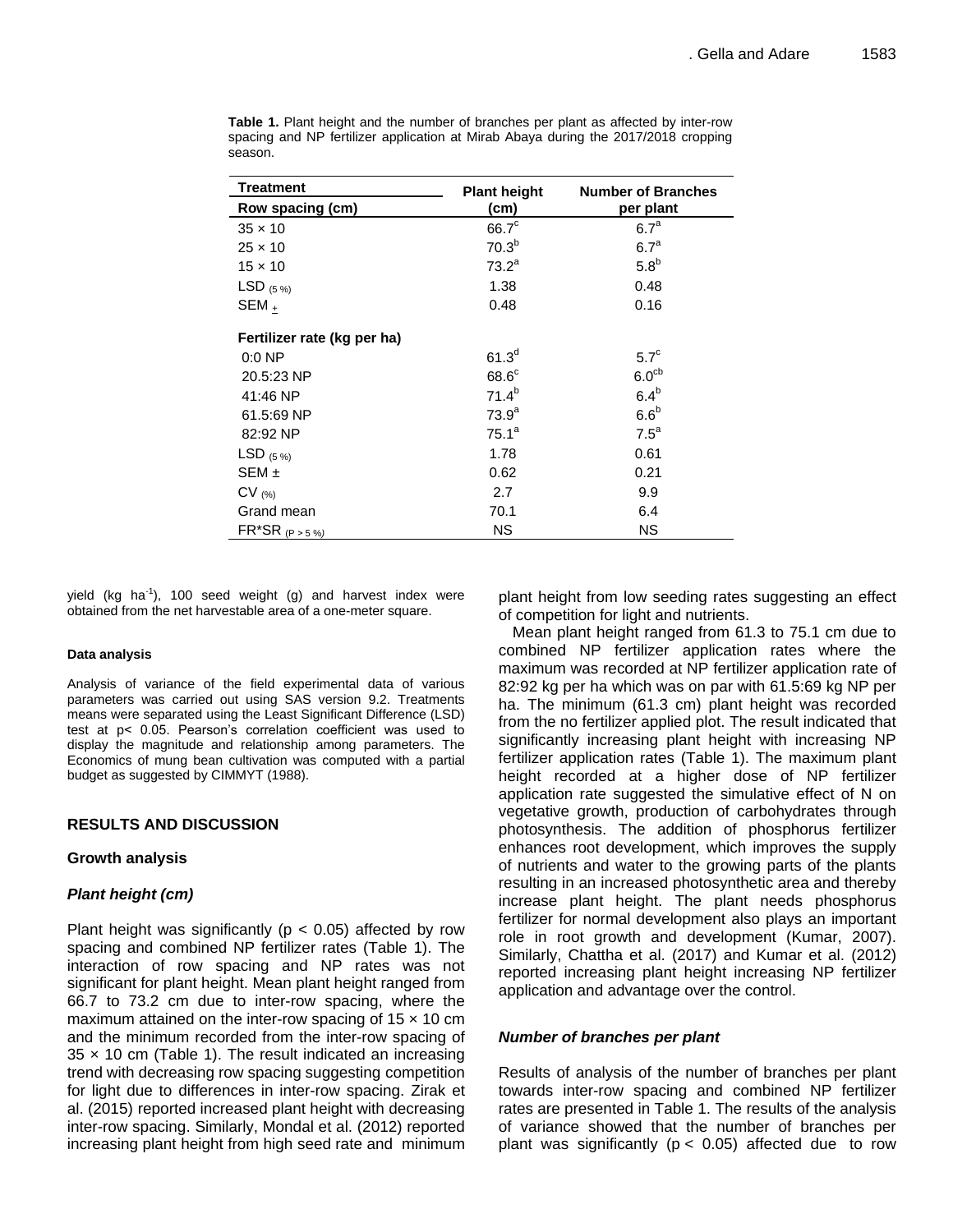| <b>Treatment</b>            | Day to maturity   | Number of root<br>Nodules per plant |  |  |  |
|-----------------------------|-------------------|-------------------------------------|--|--|--|
| Row spacing (cm)            |                   |                                     |  |  |  |
| $35 \times 10$              | 72.1              | 19.6                                |  |  |  |
| $25 \times 10$              | 72                | 18.9                                |  |  |  |
| $15 \times 10$              | 72.1              | 18.9                                |  |  |  |
| LSD (5 %)                   | <b>NS</b>         | <b>NS</b>                           |  |  |  |
| SEM +                       | 0.23              | 0.89                                |  |  |  |
| Fertilizer rate (kg per ha) |                   |                                     |  |  |  |
| $0:0$ NP                    | 70.1 <sup>d</sup> | $9.6^\circ$                         |  |  |  |
| 20.5:23 NP                  | 70.6 <sup>d</sup> | $20.4^{b}$                          |  |  |  |
| 41:46 NP                    | $72.1^\circ$      | $23.8^{a}$                          |  |  |  |
| 61.5:69 NP                  | 73 <sup>b</sup>   | $27.1^a$                            |  |  |  |
| 82:92 NP                    | $74^a$            | 14.8 <sup>c</sup>                   |  |  |  |
| LSD (5 %)                   | 0.86              | 3.36                                |  |  |  |
| $SEM \pm$                   | 0.29              | 1.16                                |  |  |  |
| CV(%)                       | 1.24              | 18                                  |  |  |  |
| Grand mean                  | 72.1              | 19                                  |  |  |  |
| $FR^*SR_{(P>5\%)}$          | ΝS                | <b>NS</b>                           |  |  |  |

**Table 2.** Days to maturity and Number of root nodules per plant as affected by interrow spacing and NP fertilizer application at Mirab Abaya during 2017/18 cropping season.

spacing and combined NP fertilizer rates. There was no significant interaction noted between row spacing and NP fertilizer rates on the number of branches per plant.

In response to row spacing, the number of branches per plant ranged from 5.8 to 6.7 where the maximum was attained in row spacing of  $35 \times 10$  cm which was statistically on par with  $25 \times 10$  cm inter-row spacing. The minimum recorded from the inter-row spacing of  $15 \times 10$ cm (Table 1). The result suggested a significant effect of competition for water, nutrients and sunlight due to narrow inter-row spacing. This result was in line with the finding of Zirak et al. (2015) who reported that maximum and the minimum number of branches per plant attained from wide and narrow row spacing, respectively.

The mean number of branches per plant ranged from 5.7 to 7.5 due to combined NP fertilizer application rates where the maximum obtained from NP fertilizer application rate of 82:92 kg per ha. The minimum was recorded from no fertilizer applied plots and had no significant difference with 20.5:23 kg NP per ha indicating a significantly increasing number of branches per plant with increasing NP fertilizer application rates. But the number of branches per plant recorded from the NP fertilizer application rate of 41:46 kg per ha had no significant difference with 61.5:69 kg per ha. Maximum NP fertilizer application showed 31.6% advantages over the no fertilizer applied plot on the number of branches per plant suggesting the importance of fertilizer application. Ali et al. (2010) reported that the maximum number of branches per plant was obtained when applying P at 84 Kg per ha.

## *Days to maturity*

The result of analysis of variance showed that application of NP fertilizer rates significantly ( $p < 0.05$ ) affected days to maturity. But neither inter-row spacing nor interaction of row spacing with NP fertilizer application rates showed significant variation in day to maturity (Table 2). Mean days to maturity ranged from 70.1 to 74 due to NP fertilizer application rates. Maximum days to maturity recorded from NP fertilizer application rate of 82:92 kg NP per ha and minimum recorded from no fertilizer applied plot (Table 2). Similarly, Ahmed et al. (2012) and Khan (2014) reported delayed crop maturity with the increasing application of N fertilizer. In contrast, Achakzai et al. (2012) reported no significant effect of combined NP and P and N application on days to maturity on mung bean, because days to maturity is a crop variety dependent attribute, which is influenced by the genetic makeup of a cultivar. Furthermore, Laekemariam and Worku (2013) stated that days to flowering and physiological maturity of mung bean depends on the availability of moisture in the soil.

## *Number of root nodules per plant*

As presented in Table 2, the number of root nodules per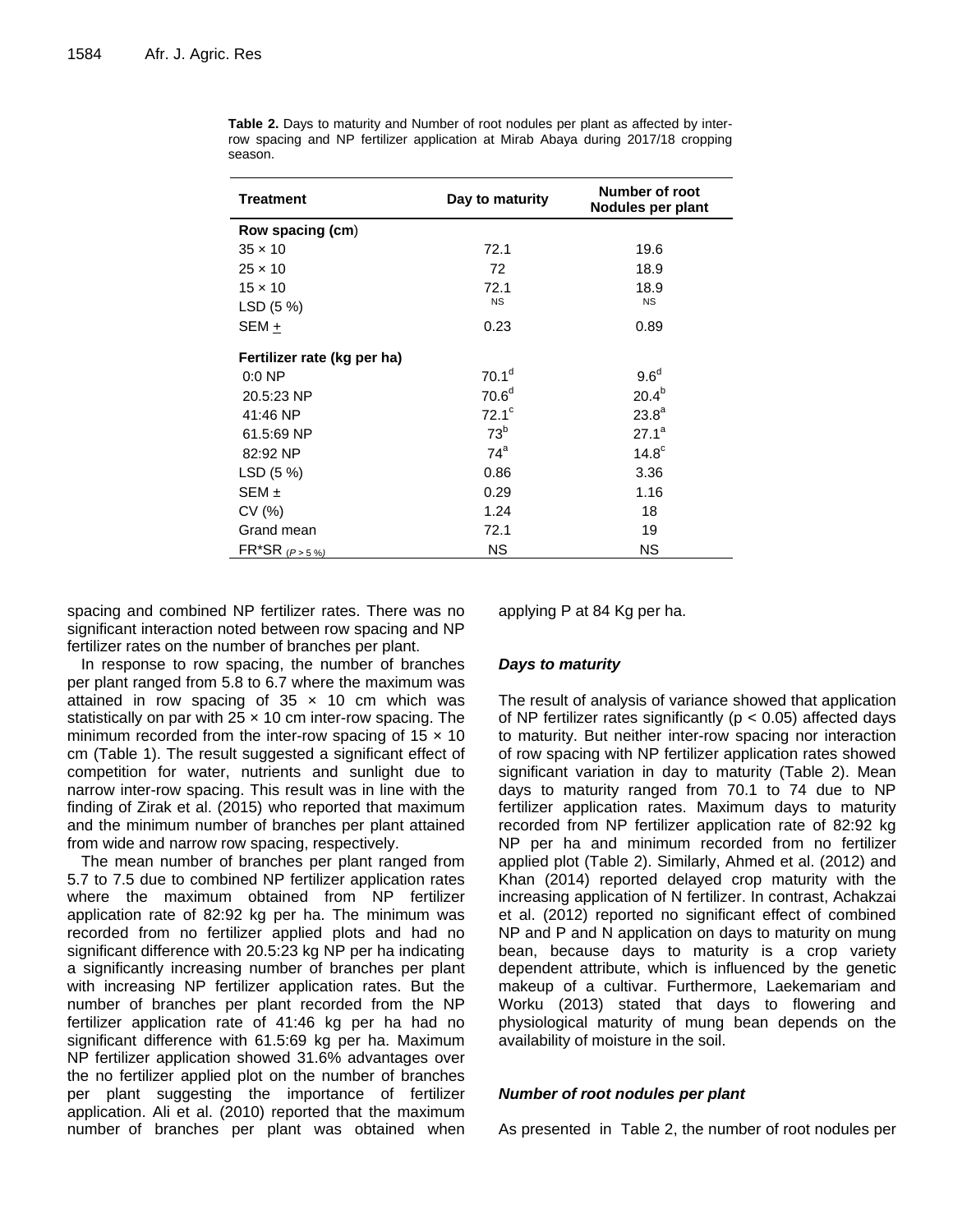| NP (kg per ha) | Inter row spacing (cm) | <b>NFPP</b>         | <b>NPPP</b>        |
|----------------|------------------------|---------------------|--------------------|
| 0:0            | $35 \times 10$         | 44.5 <sup>gf</sup>  | 36.7 <sup>ef</sup> |
| 0:0            | $25 \times 10$         | $38.9^{9h}$         | 32.3 <sup>gf</sup> |
| 0:0            | $15 \times 10$         | 32.9 <sup>h</sup>   | $26.4^h$           |
| 20.5:23        | $35 \times 10$         | $47.4^{\text{fe}}$  | 40.6 <sup>ed</sup> |
| 20.5:23        | $25 \times 10$         | 54.6d <sup>c</sup>  | 38.5 <sup>ed</sup> |
| 20.5:23        | $15 \times 10$         | $35.9^{h}$          | $29.7^{9h}$        |
| 41:46          | $35 \times 10$         | $50d$ <sup>ce</sup> | 42.9 <sup>d</sup>  |
| 41:46          | $25 \times 10$         | 44.3 <sup>gf</sup>  | 37.7 <sup>e</sup>  |
| 41:46          | $15 \times 10$         | $51.9d^{ce}$        | 40 <sup>ed</sup>   |
| 61.5:69        | $35 \times 10$         | $68.6^b$            | $59.5^{b}$         |
| 61.5:69        | $25 \times 10$         | 57.7 <sup>c</sup>   | $52.3^{b}$         |
| 61.5:69        | $15 \times 10$         | 45.9 <sup>gte</sup> | $42.8^{d}$         |
| 82:92          | $35 \times 10$         | $77.1^a$            | 70.33 <sup>a</sup> |
| 82:92          | $25 \times 10$         | 76.9 <sup>a</sup>   | 69.7 <sup>a</sup>  |
| 82:92          | $15 \times 10$         | 50 <sup>dfe</sup>   | $48.3^c$           |
| LSD(5%)        |                        | 7.1                 | 4.5                |
| $SEM \pm$      |                        | 2.43                | 1.55               |
| CV(%)          |                        | 9.22                | 7.08               |
| Grand mean     |                        | 52                  | 44.5               |

**Table 3.** Number of flowers and pods per plant of mung bean as affected by the interaction of inter-row spacing and NP fertilizer application rates at Mirab Abaya, during the 2017/18 cropping season.

plant was significantly ( $p < 0.05$ ) affected due to NP fertilizer rates. However, the effect of inter-row spacing and interaction of row spacing with NP fertilizer rates did not show a significant effect on the number of root nodules per plant. The mean number of root nodules per plant varied from 9.6 to 27.1 due to NP fertilizer application where the maximum number of root nodules per plant was obtained with the application of 61.5:69 kg per ha and had no significant difference with 41:46 kg NP per ha. A minimum number of root nodules per plant were recorded from the no fertilizer applied plot. The result indicated a progressive increase of NP fertilizer application significantly increased the number of root nodules per plant. In response to all levels of NP fertilizer application, the number of root nodules per plant increase from 54 to 182.3% over control (Table 2).

An increased number of root nodules in response to NP fertilizer application suggested the benefits of nitrogen and phosphorus on root growth and development. Inadequate phosphorus application restricts root growth, the process of photosynthesis, translocation of sugars, and other functions which directly or indirectly influence N fixation by legume plants. The increased nodule number due to increasing phosphorus rates indicated a deficiency in the study soils with phosphorus nutrition. Hussain et al. (2014) reported a 78-190% nodulation increase over control due to different phosphorus applications. Similarly, Chattha et al. (2017) reported a reduced number of root nodules per plant due to no NP fertilizer application. Significantly increased number of root nodules per plant over control for P application also reported by Kumar et al. (2012).

## *Number of flowers per plant (NFPP)*

As presented in Table 3, the number of flowers per plant was significantly ( $p < 0.05$ ) affected due to inter-row spacing and NP fertilizer application rates. The interaction between row spacing and NP fertilizer application rates was also significant ( $p < 0.05$ ) for the number of flowers per plant. The maximum number of flowers per plant (77.1) was recorded in response to an inter-row spacing of  $35 \times 10$  cm when combined with an NP fertilizer application rate of 82:92 kg per ha. Statistically, the par number of flowers per plant (76.9) was also recorded in response of  $25 \times 10$  cm when combined with an NP application rate of 82:92 kg per ha. The minimum number of flowers per plant (32.9) was obtained in response to 15  $\times$  10 cm with no fertilizer applied plot.

The increase in the number of flowers with increasing NP fertilizer application rates suggested the crop nutrient demand and deficiency of NP nutrition of the study soil. This result was per the finding of Chattha et al. (2017) who reported that the maximum number of the flower was recorded from increasing NP fertilizer application. Khan et al. (1999) also showed the maximum number of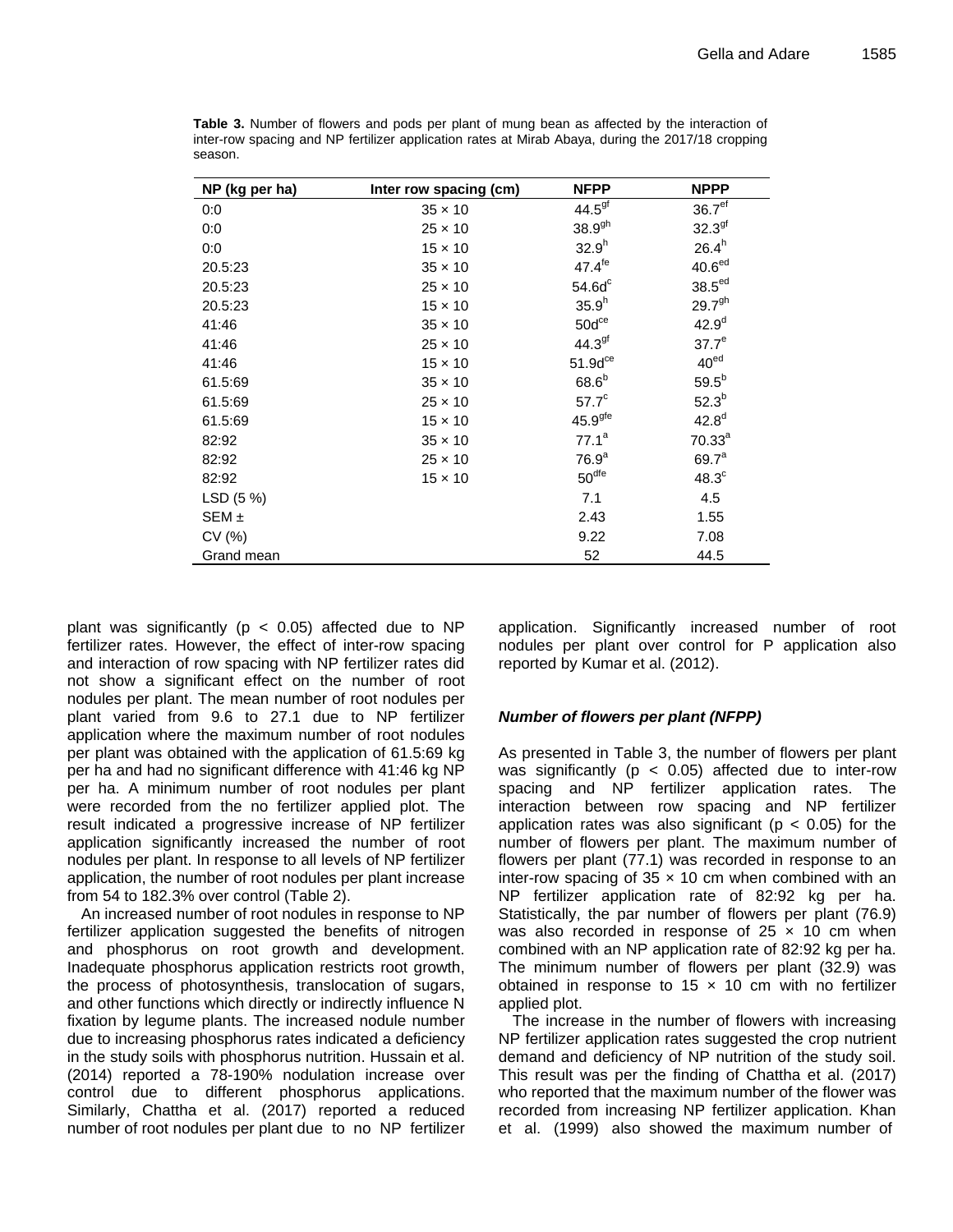| <b>Treatment</b>               | Average pod length (cm) | Number of grains per pod | 100 seed weight (g) |  |
|--------------------------------|-------------------------|--------------------------|---------------------|--|
| Row spacing (cm)               |                         |                          |                     |  |
| $35 \times 10$                 | 7.7 <sup>a</sup>        | $11.5^a$                 | 4.22                |  |
| $25 \times 10$                 | 7.2 <sup>b</sup>        | 10.7 <sup>b</sup>        | 4.24                |  |
| $15 \times 10$                 | $6.8^{\circ}$           | 9.9 <sup>c</sup>         | 4.33                |  |
| LSD $(5\%)$                    | 0.33                    | 0.45                     | <b>NS</b>           |  |
| SEM <sub>±</sub>               | 0.12                    | 0.16                     | 0.04                |  |
| NP Fertilizer rate (kg per ha) |                         |                          |                     |  |
| $0:0$ NP                       | $5.2^e$                 | 8.8 <sup>d</sup>         | $4.12^{b}$          |  |
| 20.5:23 NP                     | 6.9 <sup>d</sup>        | 9.8 <sup>c</sup>         | 4.25 <sup>ba</sup>  |  |
| 41:46 NP                       | 7.6 <sup>c</sup>        | 10.7 <sup>b</sup>        | $4.28^{a}$          |  |
| 61.5:69 NP                     | 8.1 <sup>b</sup>        | 12.0 <sup>a</sup>        | $4.34^{a}$          |  |
| 82:92 NP                       | 8.6 <sup>a</sup>        | 12.0 <sup>a</sup>        | 4.33 <sup>a</sup>   |  |
| LSD $(5\%)$                    | 0.43                    | 0.5                      | 0.14                |  |
| $SEM \pm$                      | 0.15                    | 0.20                     | 0.05                |  |
| CV(%)                          | 6.12                    | 5.7                      | 3.5                 |  |
| Grand mean                     | 7.3                     | 10.7                     | 4.26                |  |
| $FR^*SR_{(P>5\%)}$             | <b>NS</b>               | <b>NS</b>                | <b>NS</b>           |  |

**Table 4.** Average pod length, number of grain per pod and 100-grain weight of Mung bean as affected by inters Row spacing and NP fertilizer application at Mirab Abaya during 2017/18 cropping season.

flowers per plant at a higher level of P application.

## **Yield and yield components**

## *Number of pods per plant (NPPP)*

The result of analysis of variance showed that the number of pods per plant was significantly ( $p < 0.05$ ) affected due to inter-row spacing and NP fertilizer application rates. The interaction of inter-row spacing and NP fertilizer rate was also significantly (p< 0.05) affected the number of pods per plant (Table 3).

The mean number of pods per plant ranged from 26.4 to 70.3 due to interaction between inter-row spacing and NP fertilizer application, where maximum recorded when  $35 \times 10$  cm combined with 82:92 kg NP per ha fertilizer application which statistical on par when  $25 \times 10$  cm combined with 82:92 kg NP per ha., whereas the minimum number of pods per plant recorded from  $15 \times$ 10 cm when combined with no fertilizer application (Table 3). The effect of NP application on the number of pods per plant might be due to enhanced various enzymatic activities which control flowerings and pod formation (khan et al., 2010). This result showed that sufficient space favoured mung bean plants for more water, light, air and nutrients and more photosynthetic activity, which eventually resulted in a high number of pods per plant. Similarly, Chattha et al. (2017) reported a 25.4% increase in the number of pods per plant over the control due to NP fertilizers application and markedly reduced number of pods per plant due to no NP fertilizer application. Khan

et al. (2017) reported that the maximum number of pods per plant was attained from the maximum level of P applied per ha.

The plots with low seed rates produced more pods per plant, vigorous growth, more branches per plant indicated effects of low competition for nutrients. The minimum number of pods per plant (29.6) from higher planting density and the maximum number of pods per plant from lower planting density was reported by Dainavizadeh and Mehranzadeh (2013). Mondal et al. (2012) and Jan et al. (2000) indicated decreased number of pods per plant with increasing planting density in mung bean.

## *Average pod length (cm)*

The result showed that average pod length was significantly ( $p < 0.05$ ) affected due to inter-row spacing and NP fertilizer application rates. However, the interaction of row spacing with NP fertilizer rates was not significant for average pod length (Table 4). Mean pod length ranged from 6.8 to 7.7 cm where maximum attained at an inter-row spacing of  $35 \times 10$  cm and the minimum recorded from the inter-row spacing of  $15 \times 10$ cm (Table 4). The result showed significantly decreased average pods length at narrow row spacing suggesting greater competition for resources. Khan et al. (2010) reported a 15% decrease in pod length when inter-row spacing narrowed from 45 to 15 cm. Similarly, Dainavizadeh and Mehranzadeh (2013) and Jan et al*.* (2000) stated a significant decrease in average pod length with increasing planting density.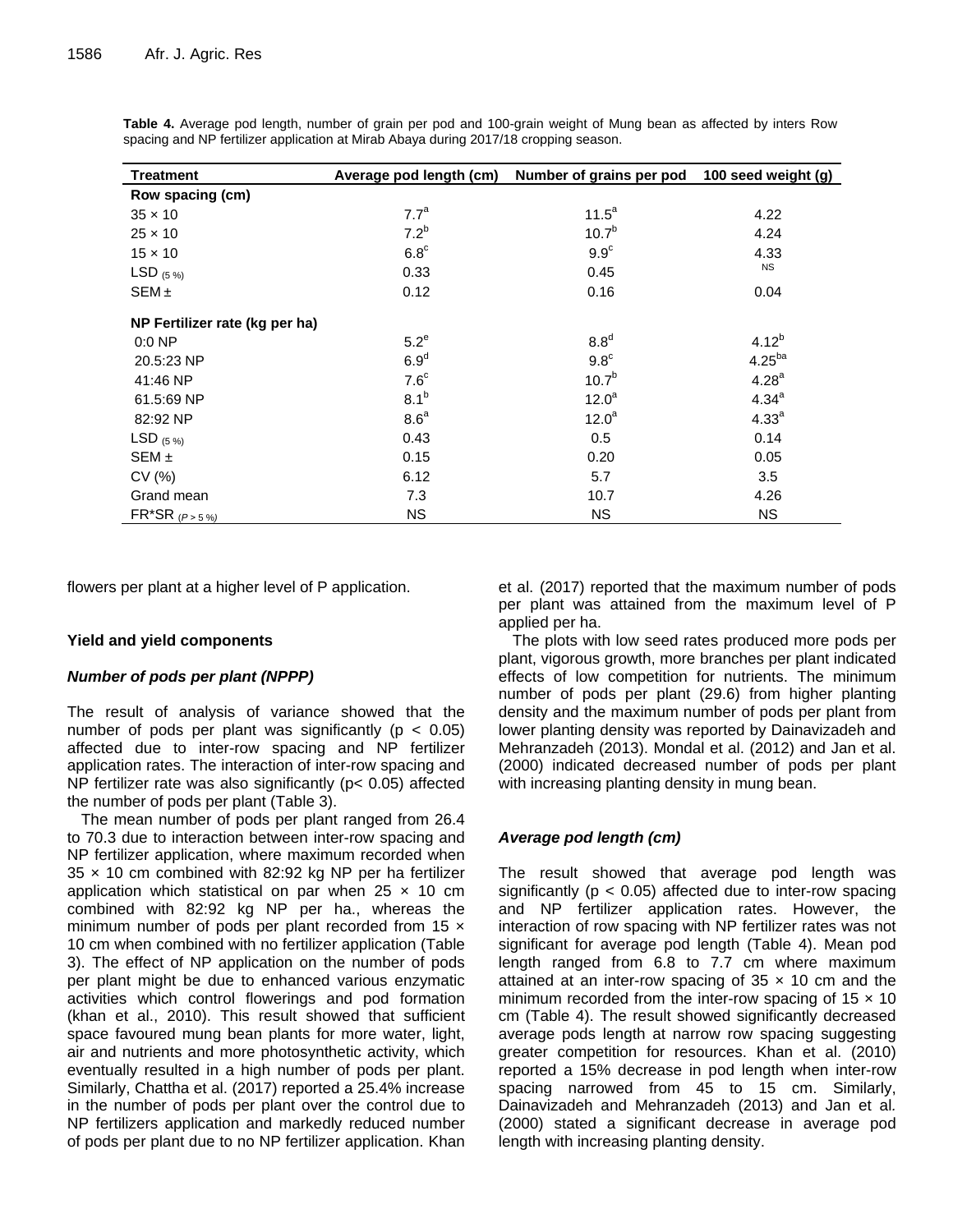Mean pod length ranged from 5.2 to 8.6 cm due to NP fertilizer application rates. The maximum pod length (8.6 cm) was recorded with the application of 82:92 kg NP per ha and the minimum pod length was 5.2 cm recorded from 0 fertilizer applied plot (Table 4). The result indicated 32, 46, 55 and 65%, advantage in pod length over the control due to the application of 20.5:23, 41:46 , 61.5:69 and 82:92 kg per ha NP fertilizer rates indicating the importance of NP for mung bean production. The increasing pod length with increasing NP promoted pods and seed formation in legumes (Anetor and Akinrinde, 2006). Chattha et al. (2017) reported a significant influence of NP fertilizer application on pod length, where maximum attained with an application of NP at 20:50 kg per ha and minimum recorded with no NP application.

## *Number of grains per pod*

As presented in Table 4, analysis of variance showed that the number of grains per pod was significantly ( $p <$ 0.05) affected due to inter-row spacing and NP fertilizer application rates. However, the interaction between row spacing and NP fertilizer application showed a nonsignificant effect on the number of grains per pod.

The mean number of grains per pod ranged from 9.9 to 11.5 due to inter-row spacing where the maximum number of grains per pod (11.5) was obtained from mung bean planted at an inter-row spacing of  $35 \times 10$  cm whereas the minimum number of grains per pod (9.9) was recorded from mung bean planted at an inter-row spacing of 15x 10 cm. The result showed a 13.9% decrease in the number of grains per pod when inter-row spacing decreased from  $35 \times 10$  cm to  $15 \times 10$  cm suggesting an effect of increasing competition on limited resources. Plants under reduced population absorbed more nutrients, intercepted more light and processed more photosynthates which ultimately resulted in more grains per pod (Jan et al., 2000). Similarly, Mondal et al. (2012) reported that grains per plant decreased with the increasing seeding rate in mung bean.

The mean number of grains per pod ranged from 8.8 to 12 due to NP fertilizer application rates where the maximum number of grains per pod was attained by applying NP rates of 82:92 kg per ha and the minimum number of grains per pod was recorded from no fertilizer applied plot. The maximum number of grains per pod attained from 82:92 kg per ha was on par with the number of grains per pod recorded from 61.5: 69 kg NP per ha. The respective NP application rates showed 11.4, 21.6 and 36% advantage over no fertilizer applied plot. The significantly increasing number of grains per pod with increasing NP fertilizer application rates indicated NP demand for mung bean production. The increase in the number of grains per pod in response to NP fertilizer application could also be associated with the physiological response of the mung bean flower setting and the

ultimate increase in the number of grains per pod. Sadeghipour et al. (2010) reported a significant increase in the number of grains per pod in response to NP fertilizer application where the maximum number of grains per pod was attained at 120:120 kg NP per ha. Similarly, Mojaddam et al. (2014) also reported a maximum number of grains per pod (11.7) attained at a high application rate of NP fertilizer. Kumar et al. (2012) and Ayub et al. (1999) reported an increased number of grains per pod with increasing application of N.

## *100 seed weight (g)*

Analysis of 100 seed weight response towards inter-row spacing and NP fertilizer rates is presented in Table 4. The results of analysis of variance showed that 100 seed weight was significantly ( $p < 0.05$ ) affected due to NP fertilizer application rates. However, the effect of inter-row spacing and interaction effect of inter-row spacing with NP fertilizer application was not significant on 100 seed weight.

Mean 100 seed weight ranged from 4.12 to 4.34 g due to NP fertilizer application rates where the maximum 100 seed weight obtained when applying 61.5:69 kg NP per ha whereas, minimum 100 seed weight (4.12 g) recorded from 0 fertilizer applied plot. Mean 100 seed weight attained with 61.5:69 kg NP per ha was statistically on part with 100 seed weight recorded with 41: 46 kg NP per ha and 82:92 kg NP per ha. Chattha et al. (2017) and Khan et al. (2017) stated significant effect of combined NP and P application on 1000 seed weight where maximum 1000 seed weight attained from high rate applied plots. Furthermore, Sadeghipour et al. (2010) reported a high 100 seed weight recorded due to maximum P and NP per ha application, respectively.

## *Biological yield (kg per ha)*

The result of analysis of variance showed that biological yield was significantly ( $p < 0.05$ ) affected due to inter row spacing and NP fertilizer application rates. However, there was no significant interaction between inter-row spacing and NP fertilizer application on biological yield (Table 5). Mean biological yield ranged from 6362 to 8094 kg per ha due to inter-row spacing where maximum attained for mung bean planted in the inter-row spacing of  $25 \times 10$  cm and minimum recorded from mung bean planted in-row spacing of  $35 \times 10$  cm. The result indicated increasing inter-row spacing resulted in increased biological yield per ha up to row spacing  $25 \times$ 10 cm, further increase in row spacing to  $35 \times 10$  cm resulted in a decrease in biological yield by about 9.6%. This result suggested that inter-row spacing of  $25 \times 10$ cm was found to be optimum to get a maximum biological yield of mung bean.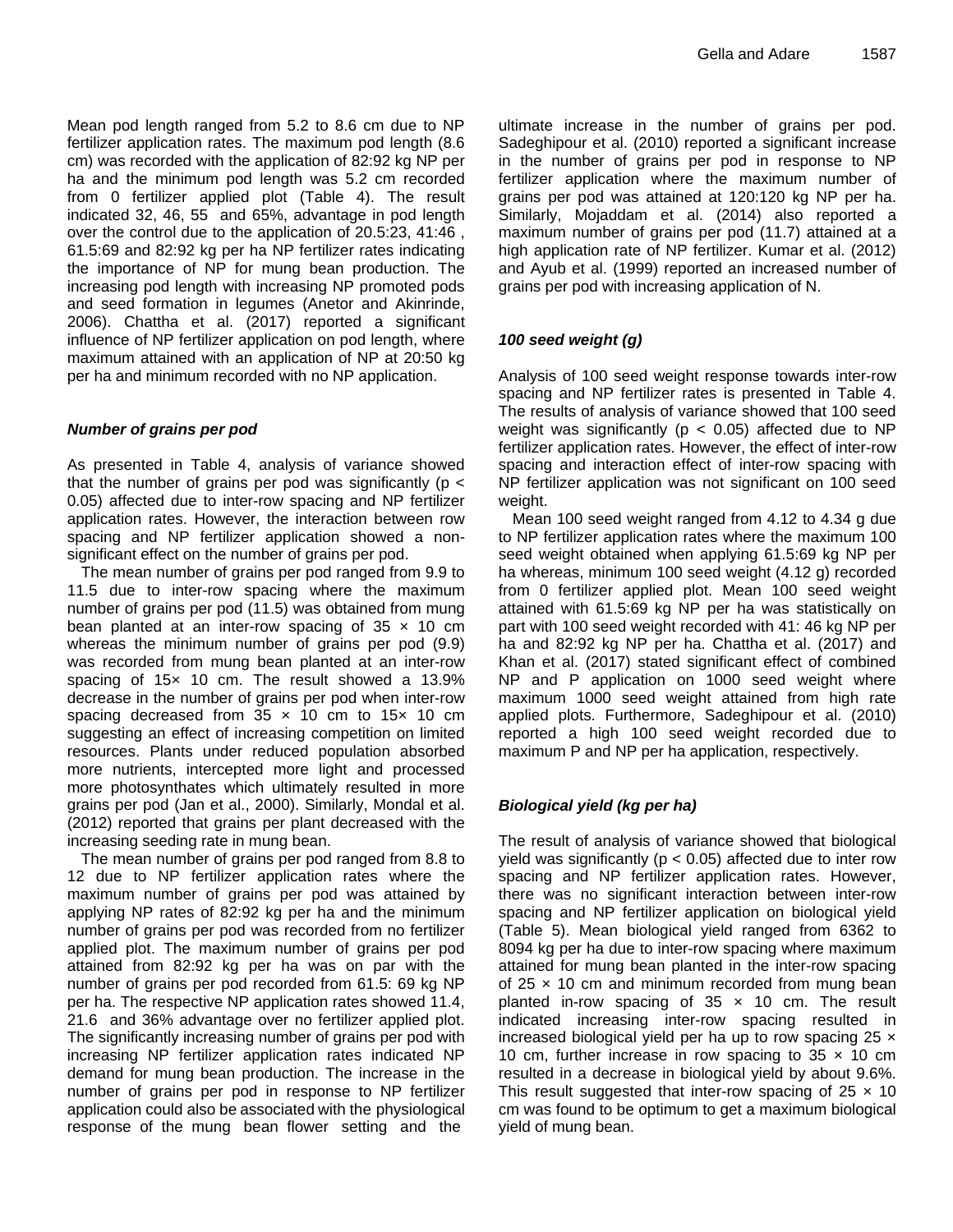| <b>Treatment</b>            | Biological yield (kg per ha) | Straw yield (kg per ha) |
|-----------------------------|------------------------------|-------------------------|
| Row spacing (cm)            |                              |                         |
| $35 \times 10$              | 6362 <sup>b</sup>            | $4569.3^{b}$            |
| $25 \times 10$              | 8094 <sup>a</sup>            | $5747.3^{a}$            |
| $15 \times 10$              | 7314.7ba                     | 5321ba                  |
| LSD $(5\%)$                 | 990.85                       | 921.5                   |
| $SEM \pm$                   | 3.40                         | 3.18                    |
| Fertilizer rate (kg per ha) |                              |                         |
| $0:0$ NP                    | $6015.6^{\circ}$             | 4356 <sup>b</sup>       |
| 20.5:23 NP                  | 6521.1 <sup>cb</sup>         | 4666 <sup>b</sup>       |
| 41:46 NP                    | 7467.8 <sup>b</sup>          | 5229ba                  |
| 61.5:69 NP                  | 8897.8 <sup>a</sup>          | 6387 <sup>a</sup>       |
| 82:92 NP                    | 7382.2 <sup>b</sup>          | 5427 <sub>ba</sub>      |
| LSD(5%)                     | 1279.2                       | 1189.6                  |
| $SEM \pm$                   | 4.39                         | 4.11                    |
| $CV_{(%)}$                  | 18.25                        | 23                      |
| Grand mean                  | 7256.9                       | 5212.667                |
| $FR^*SR_{(P > 5\%)}$        | <b>NS</b>                    | <b>NS</b>               |

**Table 5.** Biological yield and straw yield of Mung bean as affected by inter- row spacing and NP fertilizer application at Mirab Abaya during 2017/2018 cropping season.

Low plant population reduced competition for individual plants and favoured growth for yield components. In increased population, the number of plants increased per unit area and yield components decreased on an individual basis and eventually, the biological yield decreased. This result was in agreement with the findings of Ahmadi (2016) who reported a significant effect of increasing population on biological yield where maximum and minimum attained from low and high planting density, respectively. Ihsanullah et al. (2002) also reported increased biological yield with increasing plant density but further increase decreased biological yield. Taufiq and Kristiono (2016) reported increasing plant population of mung bean from 200,000 to 500,000 per ha significantly decreased the dry weight of mung bean.

Mean biological yield ranged from 6015 to 8897 kg per ha due to NP fertilizer application rates where the maximum biological yield (8897 kg per ha) obtained from NP fertilizer application rate of 61.5:69 kg per ha and minimum biological yield (6015 kg per ha) recorded from no fertilizer applied plot. The result indicated progressive significant biological yield increase due to NP fertilizer application up to 61.5:69 kg per ha. But, biological yield recorded at NP fertilizer application rate of 41:46 kg per ha was on par with 82:92 kg per ha (Table 5). The result showed NP fertilizer application increased biological yield from 8.5 to 48% over control. The progress increment of biological yield due to NP fertilizer application suggested vigour growth attained by the plant due to availability and absorption of nutrients. Increasing biological yield with increasing NP fertilizer application up to optimum NP rate was also reported by Chattha et al. (2017). Imran et al.

(2016) also reported a high biological yield record at a rate of 60 kg P per ha and a low biological yield record from the control plot. Khan et al. (1999) also showed biological yield increase with increasing applied P rates from 0 to 120 kg per ha and maximum biological yield attained at P rate of 90 and 120 kg per ha. Furthermore, Ahmad et al. (2003) reported 24.5% enhanced straw yield over control due to NP application.

## *Straw yield (kg per ha)*

As presented in Table 5, the result of analysis of variance showed that straw yield was significantly ( $p < 0.05$ ) affected due to inter-row spacing and NP fertilizer application rates. However, there was no interaction between inter-row spacing and NP fertilizer on straw yield. Mean straw yield ranged from 4569.3 to 5747.3 kg per ha due to inter-row spacing where the maximum straw yield was recorded at a row spacing of  $25 \times 10$  cm and the minimum straw yield recorded at mung bean planted inter-row spacing of  $35 \times 10$  cm. This result indicates that mean straw yield increased up to inter-row spacing of 25  $\times$  10 cm where a further increase to 35  $\times$ 10 cm reduced straw yield. Khan et al. (2010) reported significantly high biological yield and dry matter accumulation from the inter-row spacing of  $45 \times 10$  cm and a decline in biological yield and dry matter accumulation on chickpea with narrowing inter-row spacing.

Mean maximum straw yield (6387 kg per ha) was obtained from 61.5:69 kg NP per ha and minimum straw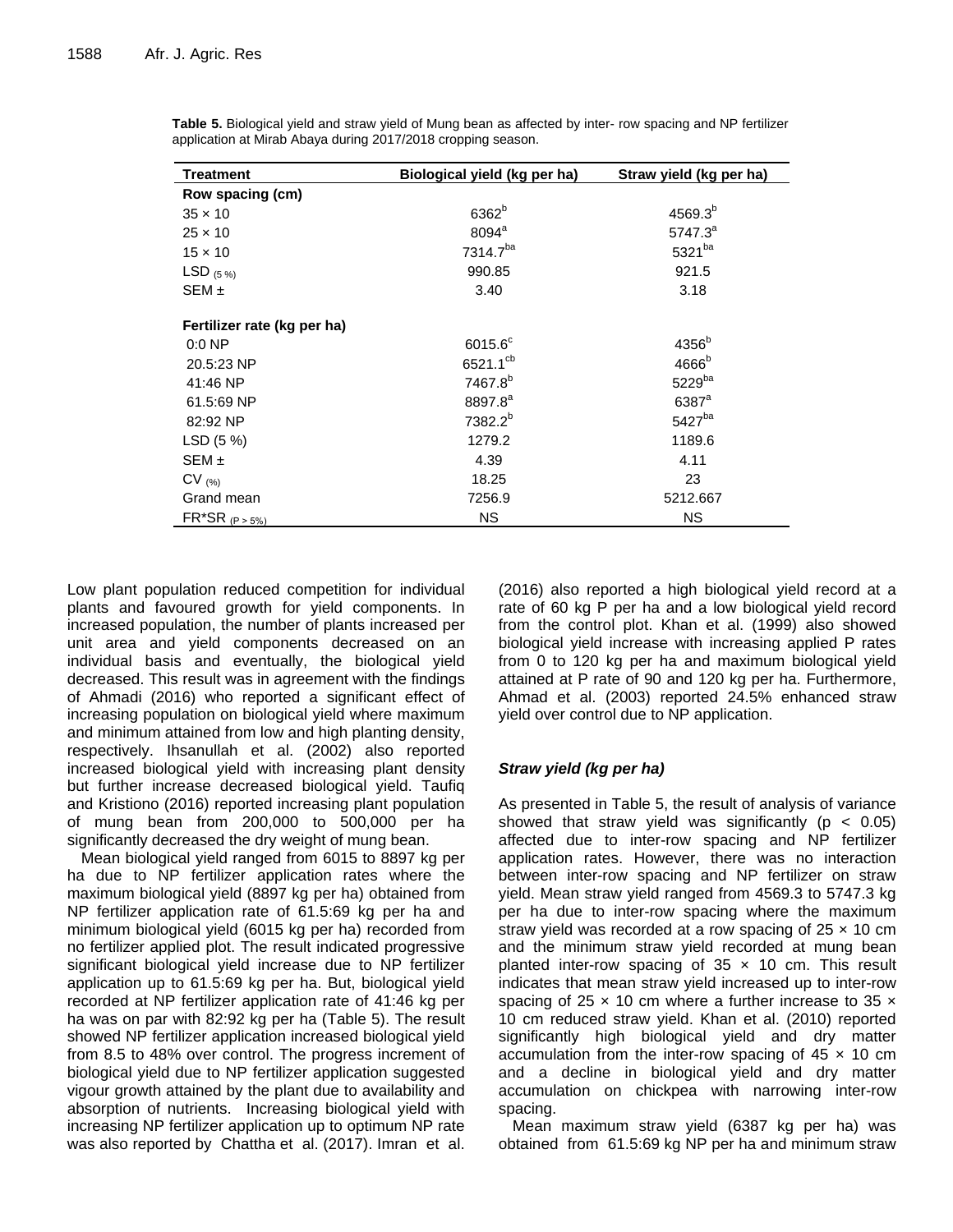| <b>Treatment</b>            | Grain yield (kg per ha) |  |  |  |
|-----------------------------|-------------------------|--|--|--|
| Row spacing (cm)            |                         |  |  |  |
| $35 \times 10$              | $1792.7^{\circ}$        |  |  |  |
| $25 \times 10$              | $2346.7^a$              |  |  |  |
| $15 \times 10$              | $1993.3^{b}$            |  |  |  |
| LSD $(5\%)$                 | 150.08                  |  |  |  |
| SEM ±                       | 51.81                   |  |  |  |
| Fertilizer rate (kg per ha) |                         |  |  |  |
| $0:0$ NP                    | $1660.0^d$              |  |  |  |
| 20.5:23 NP                  | $1855.6^{\circ}$        |  |  |  |
| 41:46 NP                    | $2238.9^{b}$            |  |  |  |
| 61.5:69 NP                  | $2511.1^a$              |  |  |  |
| 82:92 NP                    | $1955.56^{\circ}$       |  |  |  |
| LSD (5 %)                   | 193.76                  |  |  |  |
| $SEM \pm$                   | 66.88                   |  |  |  |
| $CV_{(%)}$                  | 9.8                     |  |  |  |
| Grand mean                  | 2044.2                  |  |  |  |
| $FR^*SR$ ( $P < 5\%$ )      | ΝS                      |  |  |  |

**Table 6.** Grain yield and harvest index of Mung bean as affected by row spacing and NP fertilizer application at Mirab Abaya during 2017/2018 cropping season.

yield (4356 kg per ha) was recorded from no NP fertilizer applied plot. The result indicated that increasing NP fertilizer application rate from 0:0 to 61.5:69 kg per ha, significantly increased straw yield by about 48%. But straw yield recorded in response to combined NP fertilizer application of 0:0 with 20.5:23 and 41:46 kg NP per ha with 82:92 kg NP per ha were statistically on par (Table 5).

The increase in straw yield in response to increasing NP supply to the plant may be due to the N and P effect on root growth, leaf area, number of leaves per plant and vegetative growth. The plant is growing well and vigour canopy may lead to enhanced photosynthesis and growth (Verma et al., 2017). Rahman et al. (2008) also observed significantly increased mung bean Stover yield over control and lower level of P application.

## *Grain yield*

Results of analysis of variance for grain yield were significantly ( $p < 0.05$ ) affected by row spacing and NP fertilizer rates. However, the interaction effect of inter-row spacing with NP fertilizer rates was not significant for grain yield (Table 6).

Mean grain yield ranged from 1792.67 to 2346.67 kg per ha due to inter-row spacing where maximum grain yield attained at mung bean planted in the inter-row spacing of  $25 \times 10$  cm and minimum grain yield recorded from  $35 \times 10$  cm. This result showed that increased grain yield when narrowing inter-row spacing from  $35 \times 10$  cm to 25  $\times$  10 cm by 31% but further reducing inter-row spacing from 25  $\times$  10 to 15  $\times$  10 cm, resulted in a decrease in grain yield by about 15%. Maximum grain yield attained at  $25 \times 10$  cm suggested optimum inter-row spacing for mung bean production around Mirab Abaya and similar agro-ecologies and the effect of overpopulation on the competition for mineral nutrients and light.

The finding on grain yield was related to the results of growth and yield components presented in this study. The maximum mung bean grain yield at an inter-row spacing of  $25 \times 10$  cm had been associated with high plant height, more number of flowers per plant, the high number of pods per plant, biological yield and straw yield attained. In agreement with this result, Dainavizadeh and Mehranzadeh (2013) documented the effect of high population on grain yield where maximum grain yield (3120 kg per ha) attained at moderate planting density (seed rate of 20 kg per ha) and reduced yield due to over-application.

Mondal et al. (2012) also reported that grain yield decreased with further increasing planting density from optimum level. Ram et al. (2018) and Ajio et al. (2016) observed increased grain yield with increasing seed rate up to certain levels (20-45 kg per ha, depending on seed size) and decrease due to over-application of seed rates per hectare on mung bean. Mean grain yield ranged from 1660.0 to 2511.1 kg per ha due to NP fertilizer application where maximum grain yield was attained by applying NP rates of 61.5:69 kg per ha and significantly  $(p < 0.05)$  different to all other treatments. The minimum was recorded from the no fertilizer applied plot. The result indicated that NP fertilizer application resulted in 12, 35,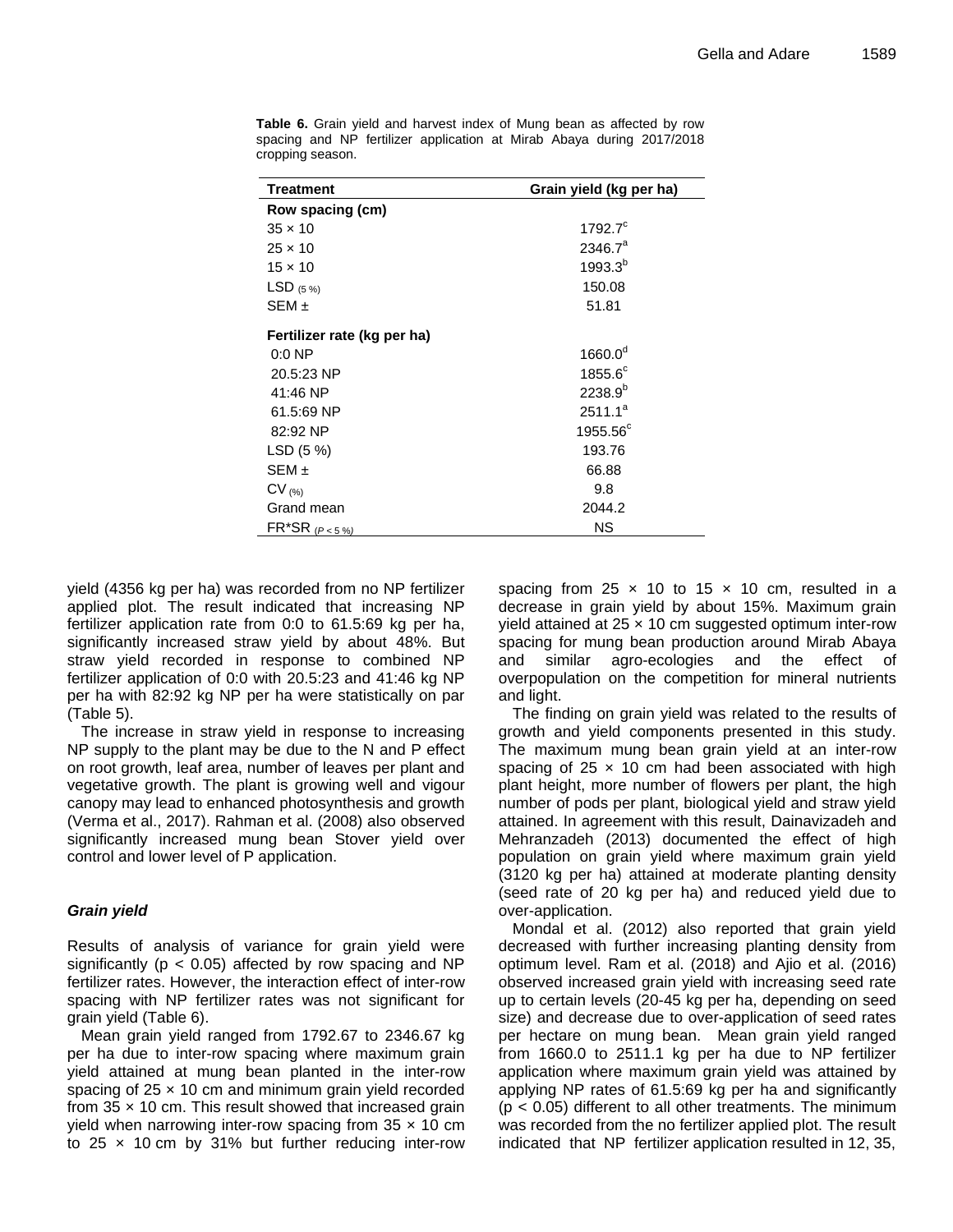| Treatment | <b>Treatments</b>      | <b>TGY</b>  | <b>AGY</b>  | <b>GYB</b> | VC (birr)                |           |           | <b>MINB</b> | <b>MIVC</b> | <b>MRR</b>               |
|-----------|------------------------|-------------|-------------|------------|--------------------------|-----------|-----------|-------------|-------------|--------------------------|
| No.       | NP (kg                 | (kg per ha) | (kg per ha) | (birr)     | <b>NP</b> rate           | <b>SR</b> | NB (birr) | (birr)      | (birr)      | (birr)                   |
|           | 0:0                    | 1660.0      | 1494        | 37350      | $\overline{\phantom{a}}$ |           | 37350     |             |             |                          |
| ົ         | 20.5:23                | 1855.56     | 1670.004    | 41750.1    | 918                      |           | 40832.1   | 3482.1      | 918         | 3.8                      |
| 3         | 41:46                  | 2238.89     | 2015.001    | 50375.025  | 1835                     |           | 48540.025 | 7707.925    | 917         | 8.4                      |
| 4         | 61.5:69                | 2511.1      | 2259.99     | 56499.75   | 2754                     |           | 53745.75  | 5205.725    | 919         | 5.7                      |
| 5         | 82:92                  | 1955.56     | 1760.004    | 44000.1    | 3672                     |           | 40328.1D  |             | 918         |                          |
|           | Seed rates (kg per ha) |             |             |            |                          |           |           |             |             |                          |
|           | 15                     | 1792.67     | 1613.403    | 40335.1    |                          | 450       | 39885.1   |             |             | $\overline{\phantom{0}}$ |
| ◠         | 25                     | 2346.67     | 2112.002    | 52800.1    |                          | 750       | 52050.1   | 12165       | 300         | 40.6                     |
| 3         | 35                     | 1993.33     | 1793.97     | 44849.3    |                          | 1050      | 43799.3D  |             | 300         |                          |

**Table 7.** Partial budget analysis of grain yield as affected by combined NP fertilizer application and seed rates during 2017/18 cropping season at Mirab Abaya.

SR; seed rates, TGY; total grain yield, AGY; adjusted grain yield, GYB; gross yield benefit, VC; variable cost, NB; net benefit, MINB; Marginal Increase In net Benefit, MIVC: Marginal increase in variable cost, MRR; marginal rate of return. Cost of fertilizer: DAP: 12.45 ETH birr per kg, Urea: 11.82 birr per kg, seed: 30 ETH birr per kg.

51 and 17% grain yield advantage for each rate increase over no fertilizer applied plot suggesting mung bean nutrient requirement. But a further increase in NP fertilizer application from 61.5:69 to 82:92 kg per ha resulted in a decrease in grain yield by about 22%.

Response of grain yield towards NP fertilizer application showed progressive increment up to NP fertilizer rate of 61.5:69 kg per ha and when application above reduces grain yield. The result suggested the amount of NP fertilizer rate for economical production and low of minimum for mung bean production.

The maximum mung bean grain yield at NP fertilizer application rate of 61.5:69 kg per ha associated with high plant height, number of root nodules per plant, number of grains per pod, 100 seed weight and biological yield attained in the present study (Tables 1 to 4). This result was in line with the findings of Sadeghipour et al. (2010) who reported a significant effect of NP fertilizer rates where maximum grain yield (2240 kg per ha)

was attained from 90:120 kg per ha. Furthermore, Chattha et al. (2017) also stated that grain yield per ha significantly increased with NP fertilizer application.

Ali et al. (2010) and Hossen et al. (2015) also reported a significant effect of P and N application on grain yield where maximum result attained at the rate of 84 kg P per ha, 120 kg P per ha and 45 kg N, 60 kg N per ha, respectively. Increasing trend of grain yield in response to nitrogen application in low fertile soil up to 60 kg N per ha, thereafter decrease in grain yield also reported by Razzaque et al. (2015).

#### **Cost-benefit analysis**

The cost-benefit of mung bean production at Mirab Abaya during the 2017/2018 cropping season computed with partial budget as suggested by CIMMYT (1988) is presented in Table 7. The interaction of inter-row spacing

(seeding rate) and NP fertilizer rate was not significant for grain yield and hence partial budget analysis was carried out for each factor separately. The partial budget analysis for NP fertilizer application showed that the highest net benefit (birr 53745.75) was obtained from NP fertilizer rate of 61.5:69 NP kg per ha followed by net benefit (birr 48540.025) obtained from NP fertilizer rate of 41:46 NP kg per ha. Whereas the lowest net benefit (birr 37350) was obtained from no fertilizer applied plots.

The highest MRR (8.4 birr) was obtained from the NP fertilizer rate of 41:46 NP kg per ha. The lowest MRR (3.8 birr) was recorded from 20.5:23 NP kg per ha. Based on this Partial budget analysis to get the maximum net benefit of (birr 53745.75) application of 61.5:69 NP kg per ha was found to be economical. But, to get the highest MRR it was advisable to apply the NP rate at 41:46 NP kg per ha for this specific area. Partial budget analysis of applied seed rate (row spacing) showed maximum net benefit (birr 52050.1) and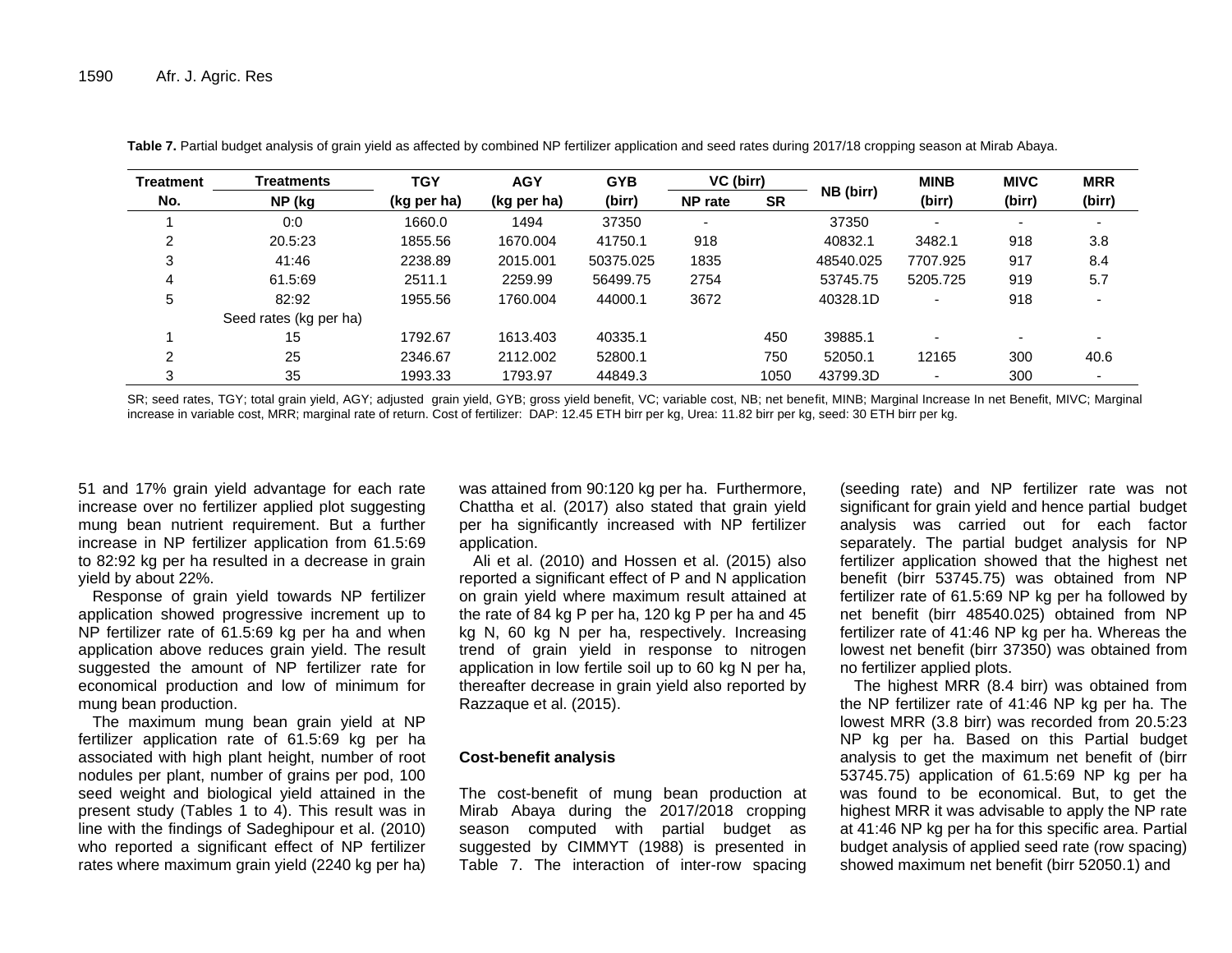MRR (birr 40.55) attained at 25 kg seed rate per ha (25 x 10 cm row spacing) (Table 7).

#### **Conclusion**

The results of analysis of field experiment data showed economically high growth, yield and yield components of mung bean attained at the application of combined NP fertilizer rate of 61.5:69 kg per ha and inter-row spacing of  $25 \times 10$  cm under the agro-ecological condition of Mirab Abaya Gamo Gofa South Ethiopia.

## **CONFLICT OF INTERESTS**

The authors have not declared any conflict of interests.

#### **REFERENCES**

- Achakzai AKK, Rajpar H, Shah BH, Wahid MA (2012). Effect of Nitrogen fertilizer on the growth of Mung bean [*Vigna Radiata* (L.) Wilczek] grown in Quetta. Pakistan Journal of Botany 44(3):981-987.
- Ahmadi A (2016). Response of Mung bean (*Vigna radiata*) to different levels of density and weed management in Florestan province. Global Advanced Research Journal of Agricultural Science 5(10):383-390.
- Ahmed ZI, Ansar M, Saleem A, Arif Z, Javed HI, Saleem R (2012). Improvement of mash bean production under rainfed conditions by rhizobium inoculation and low rates of starter nitrogen*.* Pakistan Journal Agriculture Research 25(2):154-160.
- Ajio F, Talwana H, Kagoda F (2016). Evaluation of Mung bean plant spacing for optimizing yield in smallholder cropping systems. RUFORUM Working Document Series (ISSN 1607-9345) 14(2):403- 406. Available at: http://repository.ruforum.org.
- Ali MA, Abbas G, Mohy-ud-Din Q, Abbas G, Ullah K, Aslam M (2010). Response of Mung bean (*Vigna radiata*) to Phosphatic fertilizer under arid climate. The Journal of Animal and Plant Sciences 20(2):83-86.
- Anetor MO, Akinrinde EA (2006). Differences in the liming potential of some fertilizer materials in a Tropical Acid Alfisol*.* Journals of Applied Science 6:1686-1691.
- Ayub M, Tanveer A, Adil CM, Amin MMZ, Murtaza G (1999). Growth and yield response of Mung bean (*Vigna Radiata* L.) cultivars to varying levels of Nitrogen. Pakistan Journal of Biological Sciences 2(4):1378-1380.
- Chadha ML (2010). Short duration Mung bean: A New Success in South Asia. Asia-Pacific Association of Agricultural Research Institutions. Available at: https://www.apaari.org/web/success-storymungbean-south-asia/.
- Chattha MU, Hassan MU, Khan I, Chattha MB, Ashraf I, Ishque W, Farooq MU, Usman M, Kharal M (2017). Effect of Different Nitrogen and Phosphorus fertilizer levels in combination with Nitrogen and Phosphorus solubilizing inoculants on the growth and yield of Mung bean. Pakistan Journal of Life and Social Sciences 15(1):31-36.
- Chauhan YS, Williams R (2018). Physiological and agronomic strategies to increase Mung bean yield climatically variable environments of Northern Australia. Australia Journal of Agronomy 8(83):1-20.
- Dainavizadeh P, Mehranzadeh [M](https://www.semanticscholar.org/author/Mohammad-Mehranzadeh/88821221) (2013). Effect of seed rate on growth, yield components and yield of Mung bean grown under irrigated conditions in the North of Khuzestan. International Journal of Agriculture and Crop Sciences 5(20):2359-2364.
- Degefa I (2016). General characteristics and genetic improvement status of Mung bean (*Vigna radiata* L.) in Ethiopia. International Journal of Agriculture Innovations and Research 5(2):232-237.
- Hossen MdM, Hussain ASMI, Al-Zabir A, Biswas MdHJ, Islam MdR

(2015). Effect of Nitrogenous fertilizer on yield of Mung bean [*Vigna radiata* (L.) Wilczek] in Patuakhali district of Bangladesh. Asian Journal of Medical and Biological Research 1(3):508-517.

- Hussain A, Ali A, Khaliq T, Ahmad A, Aslam Z, Asif M (2014). Growth, nodulation and yield components of Mung bean (Vigna Radiate) as affected by Phosphorous in combination with Rhizobium inoculation. African Journal of Agricultural Research 9(30):2319-2323.
- [Ihsanullah T](http://ascidatabase.com/author.php?author=Ihsanullah&last=), Fazal H, Akba[r H,](http://ascidatabase.com/author.php?author=Habib%20Akbar&last=) Basi[r A,](http://ascidatabase.com/author.php?author=Abdul%20Basir&last=) Ullah [N \( 2](http://ascidatabase.com/author.php?author=Noor%20Ullah&last=)002)**.** Effect of row spacing on agronomic traits and yield of Mung bean (*Vigna Radiata* L. Wilczek). Asian Journal of Plant Sciences 1(4):328-329.
- Imran K, Asad A, Inam I, Ahmad F (2016). Yield and yield attributes of Mung bean (*Vigna radiata* L.) cultivars as affected by Phosphorous levels under different tillage systems. Cogent Food and Agriculture Journal 2(1):1-10.
- International Maize and Wheat Improvement Centre CIMMYT (1988). From agronomic data to Farmer recommendations an Economics training manual. Completely revised edition. Mexico. D.F.
- Jan A, Kaleem SA, Taj FH, Khan H (2000). Response of Mung bean cultivars to different seeding densities at dryland conditions. Pakistan Journal of Biological Sciences 3 (12):2030-2032.
- Khan EA, Aslam M, Ahmad HK, Himayatullah K, Muhammad A, Hussain A (2010). Effect of row spacing and seeding rates on growth, yield and yield component of Chickpea. Sarhad Journal of Agriculture 26 (2):202-211.
- Khan M (2014). Nitrogen & Phosphorus Management in Mung bean and Sunflower intercropping. PhD Dissertation. Department of Agronomy. The University of Agriculture, Peshawar, Pakistan.
- Khan MA, Baloch MS, Taj I, Gandapur I (1999). Effect of Phosphorous on the growth and yield of Mung bean. Pakistan Journal of Biological Sciences 2(3):667-669.
- Khan SMMd, Singh VP, Kumar A (2017). Studies on effect of Phosphorous levels on growth and yield of Kharif Mung bean (*Vigna Radiata* L. Wilczek). International Journal of Pure Applied Bioscience*,* 5 (4): 800-808.
- Kumar N (2007). Role of Balanced Fertilization for Horticultural Crops. Training manual on role of balanced fertilization for horticultural crops. Horticultural College and Research Institute Tamil Nadu Agricultural University.
- Kumar R, Singh YV, Singh S, Latare AM, Mishra PK, Supriya (2012). Effect of phosphorus and Sulphur nutrition on yield attributes, yield of Mung bean (*Vigna radiata* L. Wilczek). Journal of Chemical and Pharmaceutical Research 4(5):2571-2573.
- Laekemariam F, Worku W (2013). Growth, light interception, radiation use efficiency and productivity of Mung bean [*Vigna radiata* (l.) Wilczek] (Fabaceae) cultivars as influenced by sowing date. Ethiopia Journal of Biological Science 12(2):117-133.
- Mohammed A, Muhammed S, Said M (2017). Marketing Practices and Challenges of Mung bean in Ethiopia Amhara Regional State North Shewa Zone. African Journal of Marketing Management 9(4):35-45*.*
- Mojaddam M, Aramideh S, Derogar N, Marashi SK (2014). The interactive effect of different level of Nitrogen and drought stress on yield and yield components of Mung bean. International Journal of Bioscience 5(8):47-53.
- Mondal MMA, Puteh AB, Malek MA, Ismai MR (2012). Determination of optimum seed rate for Mung bean based on Morpho-Physiological criteria. Indian Journals of Legume Research 35(2):126 -131.
- Moore N, Serafin L, Jenkins L (2014). Summer Crop Production Guide. NSW DPI, NSW Department of Primary Industries.
- Rahman MM, Bhuiyan MMH, Sutrandhar GNC, Rahaman MM, Paul AK (2008). Effect of Phosphorus, Molybdenum and Rhizobium inoculation on yield and yield attributes of Mung bean*.* International Journal of Sustain Crop Production 3(6):26-33.
- Razzaque MA, Haque MM, Karim MA, Solaiman ARM, Rahman MM (2015). Effect of Nitrogen on different genotypes of Mung bean as affected by Nitrogen level in low fertile soil. Bangladesh Journal of Agriculture Research 40(4):619-628.
- Sadeghipour O, Monem R, Tajali AA (2010). Production of Mung bean (*Vigna Radiate* L.) as affected by Nitrogen and Phosphorus Fertilizer. Asian Journal of Applied Sciences 10(10):843-847.
- Sekhon HS, Singh G, Star JS, Shanmugasundaram, Bains TS, Kooner BS(2004). Technology package for Mung bean cultivation manual in Punjab (India).